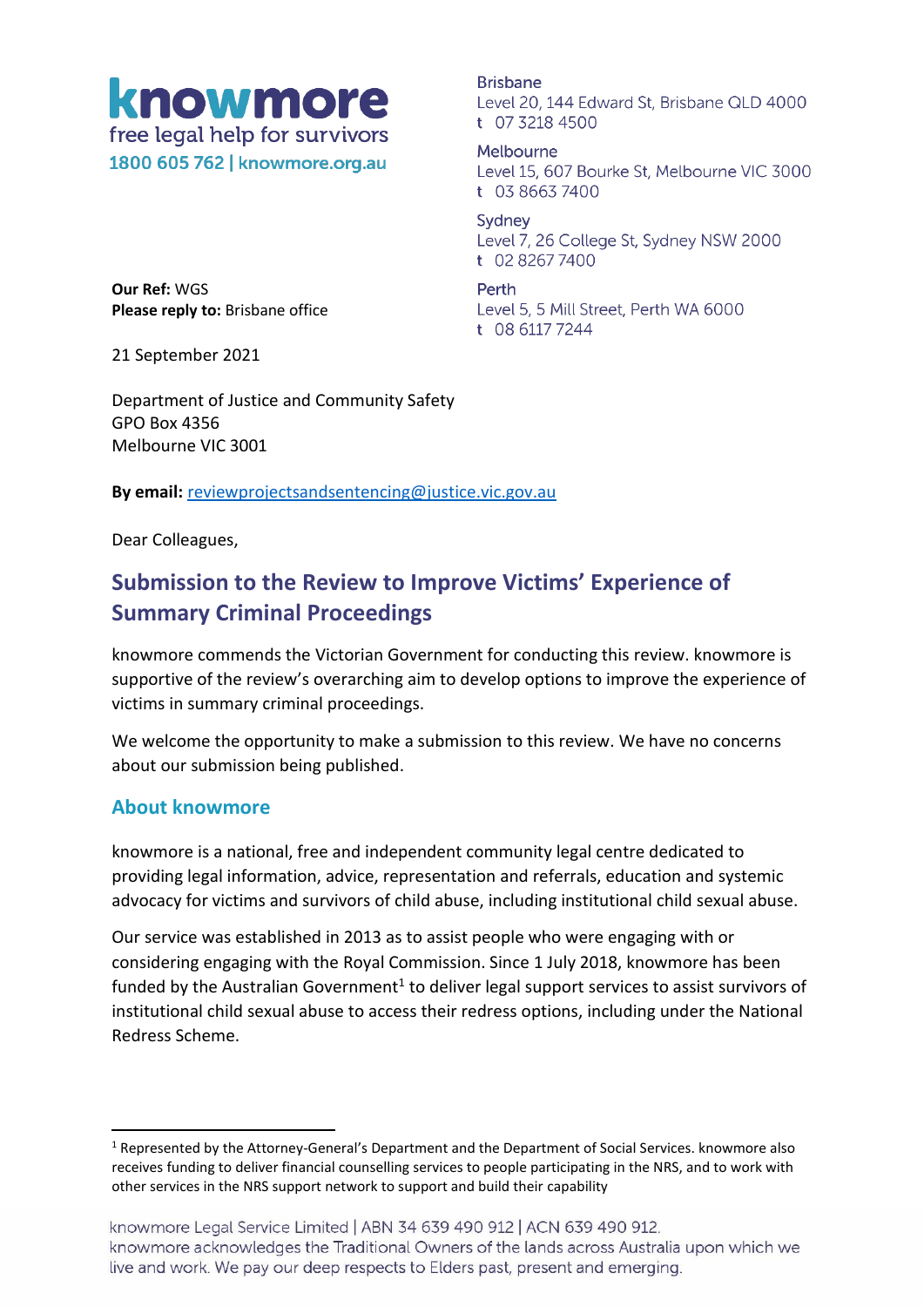## **Our clients in Victoria**

knowmore has a significant client base in Victoria— 17% per cent of our current clients reside in the state.<sup>2</sup> We therefore have a strong interest in working to improve Victoria's justice system for victims and survivors of child sexual abuse.

## **knowmore's submission**

We note the review's scope is to consider criminal proceedings that are dealt with summarily in the Magistrates and the Children's Courts. The lens with which knowmore has prepared this submission covers survivors of sexual offences, both children and adults, whose matters are dealt with summarily in these courts. While it is acknowledged that most sexual offences are dealt with in Victoria in the County Court, there are issues relating to the experiences of victims and survivors that are common to all court proceedings for sexual offences.

In addressing the issues covered by the review, knowmore has reflected on both the findings of the Royal Commission into Institutional Responses to Child Sexual Abuse (the Royal Commission) and its own work with survivors of child sexual abuse. To this end, we have included a table at the conclusion of our submission that maps the Victorian Government's response to the recommendations from the Royal Commission. We have also reiterated key points from relevant submissions we have previously made to the Victorian Law Reform Commission.<sup>3</sup>

We encourage the Victorian Government to take all necessary steps to ensure that the Royal Commission's recommendations are embedded in Victoria's criminal justice system. We also encourage the Victorian Government to introduce the additional measures recommended below. Together, these recommendations are essential to improving the experience of summary criminal proceedings for survivors of child sexual abuse, and sexual abuse survivors generally, and increasing survivor participation and decision making.

<sup>&</sup>lt;sup>2</sup> As at 31 July 2021. See knowmore, National infographic, July 2021,

<sup>&</sup>lt; [https://knowmore.org.au/wp-content/uploads/2021/08/Infographic-July-2021.pdf>](https://knowmore.org.au/wp-content/uploads/2021/08/Infographic-July-2021.pdf).

<sup>&</sup>lt;sup>3</sup> knowmore, submission to the **Review of Victoria's committal system Submission to the Victorian Law Reform** [Commission,](https://knowmore.org.au/wp-content/uploads/2020/11/submission-review-of-the-committal-system-vic.pdf) 15 August 2019; knowmore, [Improving the response of the justice system to sexual offences:](https://knowmore.org.au/wp-content/uploads/2021/04/submission-improving-the-response-of-the-justice-system-to-sexual-offenc....pdf) [Submission to the Victorian Law Reform Commission,](https://knowmore.org.au/wp-content/uploads/2021/04/submission-improving-the-response-of-the-justice-system-to-sexual-offenc....pdf) 23 December 2020.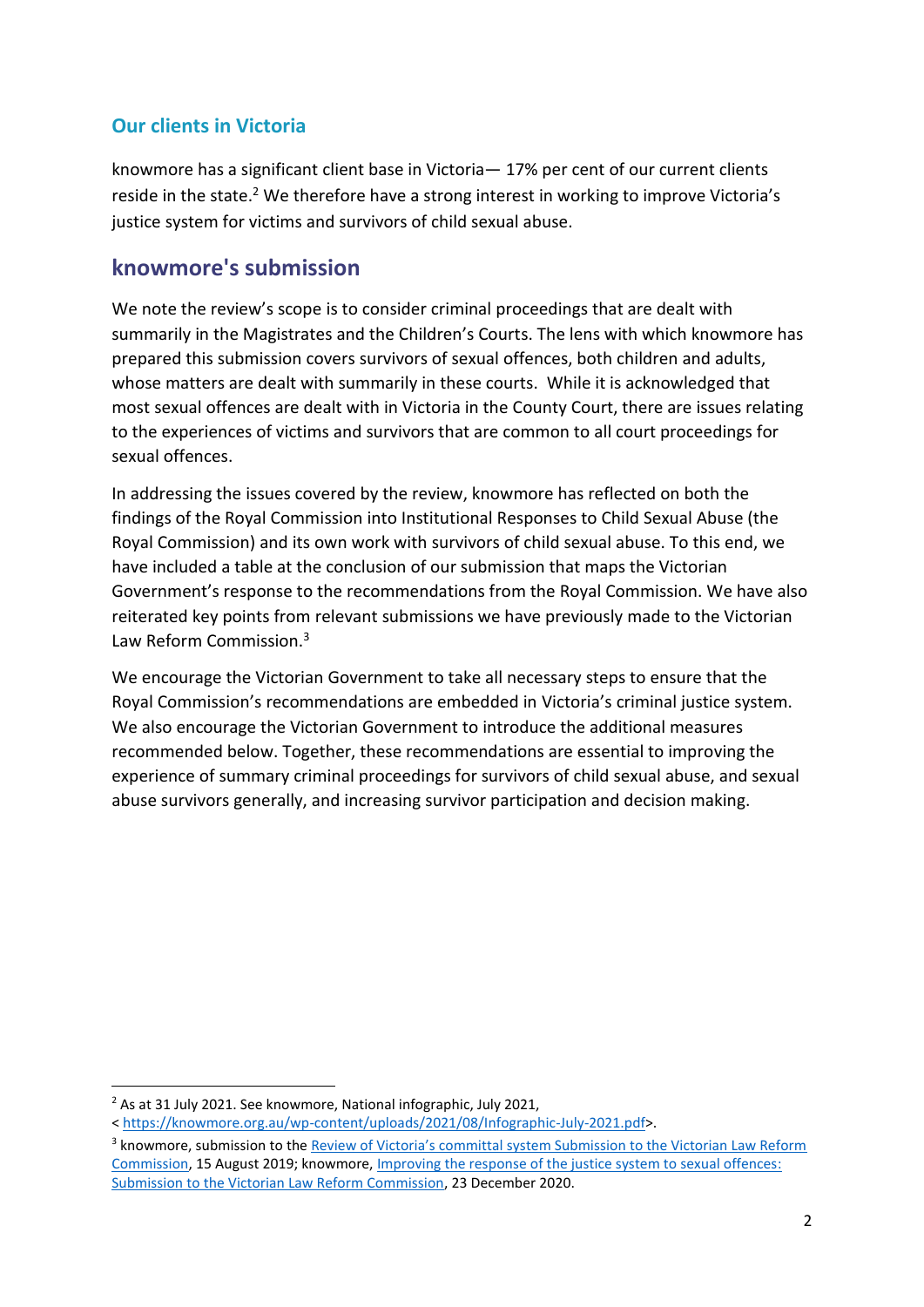## **Improving experience for survivors facing structural barriers and increasing victim-survivor participation**

What changes could be made to improve the experience of victims in summary criminal proceedings who have different needs or face structural barriers (for example, Aboriginal and Torres Strait Islander people; children; victim-survivors of family violence or sexual assault; people with disabilities; people from culturally and linguistically diverse communities; people from lesbian, gay, bisexual, trans and gender-diverse, and intersex communities; people living in rural communities; older people; people with intersectional experiences)?

What could improve victims' opportunities to participate in court processes in summary criminal proceedings (such as victim impact statements and sentence indications)?

What could improve victims' understanding, experience and access to at-court support services in summary criminal proceedings?

The availability and accessibility of appropriate support services and resources (such as factsheets, website information and links to services), are crucial to increasing victimsurvivor participation and improving the experience of victim-survivors in summary criminal proceedings. Support services and appropriate resources can reduce the trauma victimsurvivors of family violence, sexual assault, and child sexual abuse experience in criminal proceedings. In our experience, the availability and accessibility of appropriate and traumainformed support services and resources for victim-survivors materially affects the likelihood of them feeling safe and supported to share their experiences.

Services and appropriate resources that are specifically focused on the differing needs of the various cohorts that the review has listed can greatly assist with eroding structural barriers and increase survivor participation.

As an example, knowmore has developed a specific range of resources for Aboriginal and/or Torres Strait Islander peoples who may have experienced child sexual abuse in institutional settings. These resources were developed in collaboration with our team of Aboriginal and Torres Strait Islander engagement advisors and reflects feedback provided by our Aboriginal and/or Torres Strait Islander clients about the content of our existing resources and, in particular, language and concepts that they reported as being unclear or difficult to understand.<sup>4</sup>

<sup>&</sup>lt;sup>4</sup> knowmore Legal Service, Aboriginal and Torres Strait Islander engagement resources, available [here.](https://knowmore.org.au/services/aboriginal-and-torres-strait-islander-engagement/)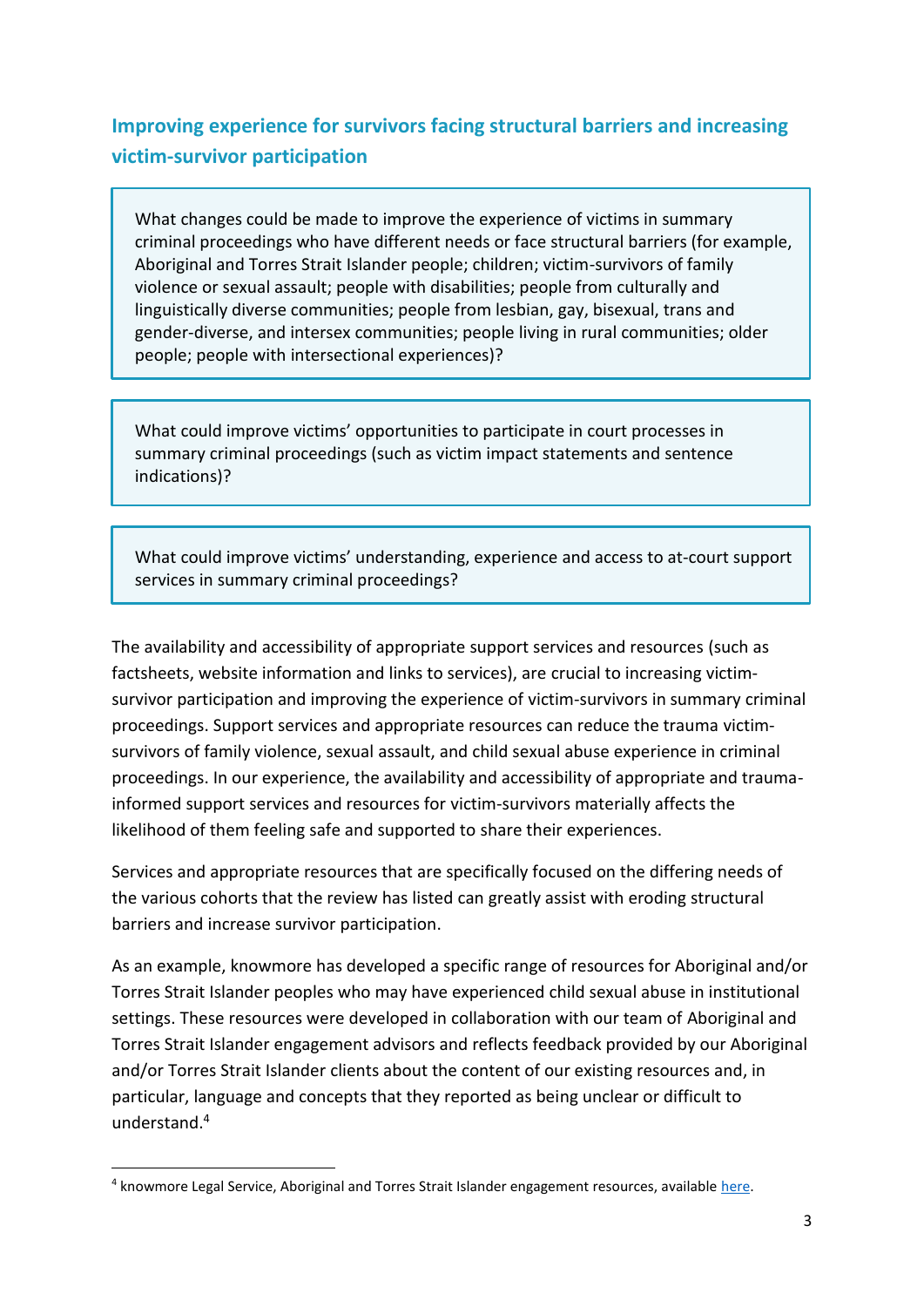Although there is no 'one size fits all' answer to fulfilling the needs of diverse populations, further examples that can assist with victim-survivor experience and increasing victimsurvivor participation are listed below:

- Consulting with the specific groups listed by the review as experiencing structural barriers, to understand specifically what will improve their experience in summary criminal proceedings and increase participation.
- The Royal Commission recommended that legislative provisions and physical resources be in place for the prerecording of the entirety of a witness's evidence in child sexual abuse prosecutions. The recommendation specified that in summary and indictable matters, the use of a pre-recorded investigative interview as some or all the witness's evidence in chief should be used. 5
- The Royal Commission recommended that state and territory governments should introduce legislation to require the audio-visual recording of evidence given by complainants and other witnesses that the prosecution considers necessary in child sexual abuse prosecutions, whether tried on indictment or summarily, and to allow these recordings to be tendered and relied on as the relevant witness's evidence in any subsequent trial or retrial. The legislation should apply regardless of whether the relevant witness gives evidence live in court, via closed circuit television or in a prerecorded hearing. 6
- Incorporating measures that de-formalise the courtroom atmosphere.
- Interpreters and translators should be available where necessary. The availability of interpreters and translators should be made clear to all survivors, and uptake should be encouraged. 7
- All forms and resources should be accessible, in an easy read format, and made available in multiple languages. Currently, the Victim Impact Statement (VIS) form is only available in English, it is not accessible, and is not in an easy read format. Suggested changes include the VIS being available in multiple languages, with standard margins, clear colour contrasts, and an increase in font size and spacing between paragraphs.
- Providing additional training to investigators, prosecutors, and judicial officers about the importance of victim-survivor participation in court processes, this includes the opportunity for survivors to make a VIS.

<sup>5</sup> Royal Commission, *Criminal Justice Report: Parts VII–X and Appendices*, recommendation 52, p. 92.

<sup>6</sup> Royal Commission, *Criminal Justice Report: Parts VII–X and Appendices*, recommendation 56, p. 96.

 $7$  This should be provided during court proceedings, but should also be offered from the beginning of any engagement with the criminal justice system, including when reporting to police. The Royal Commission found that police frequently failed to ensure people with disability had adequate and appropriate communication supports in their early engagements with police. This included some deaf survivors being interviewed without an AUSLAN interpreter, and survivors with other disabilities not having these accommodated for in a way that would have given them the best opportunity to tell their story to police. See, for example, the stories of Finlay John, Carly, and Summer and Peter in Royal Commission, *[Narratives.](http://www.childabuseroyalcommission.gov.au/narratives)*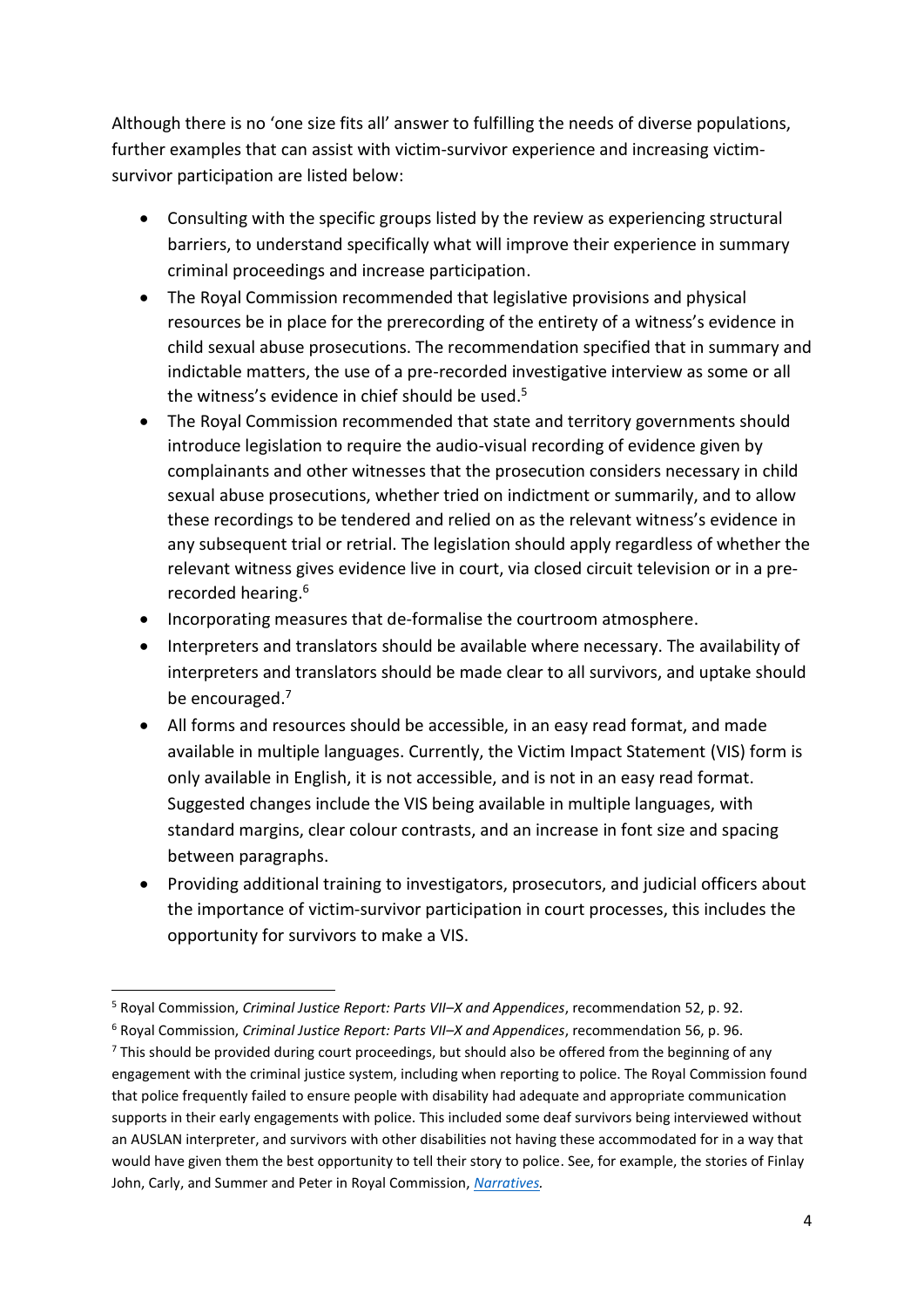- Ensuring that victim-survivors are notified very early on in proceedings of the opportunity to make a VIS. This would ensure that a victim-survivor who wishes to make a VIS has sufficient time to do so and VISs can be more routinely included in proceedings.
- Introducing a "first point of contact" for all at court services that provides victim service information and referrals to help victim-survivors navigate existing at-court support services.
- Enable victim-survivors to access specialised support services that can respond to victim-survivor's safety concerns, provide information about the court process, and help victim-survivor's identify other supports.
- All communication about and within the criminal justice system should be culturally informed and account for the communication needs of Aboriginal and Torres Strait Islander victims and survivors.
- Support services should have Aboriginal and/or Torres Strait Islander identifying staff members and staff from CALD backgrounds to provide culturally safe support. All support service workers should receive trauma informed training.
- Ensuring victims and survivors have widespread access to Aboriginal and Torres Strait Islander people in community liaison and engagement roles within mainstream services, and that these roles are recognised as integral to service delivery.

In addition to the principles outlined above, knowmore submits that when criminal proceedings involve children as victims-survivors or as defendants, all participants must consider the best interests of the child, as per Article 3(1) of Convention on the Rights of the Child, which provides:

*In all actions concerning children, whether undertaken by public or private social welfare institutions, courts of law, administrative authorities or legislative bodies, the best interests of the child shall be a primary consideration*. 8

This is an integral inclusion, as the impacts that participation in court proceedings can have on children can be particularly severe and different to that of adults. Adherence to this principle will help to ensure that children, whether accused or the victims of crime, are supported and treated appropriately. In this context, we note that while Victoria's Charter of Human Rights and Responsibilities (the Charter) identifies specific rights for children who are being detained or convicted of an offence,<sup>9</sup> it contains no corresponding specific rights for children, nor for adults, who are victims-survivors of criminal offending. While there is in place the *Victims' Charter Act 2006* (the Victims' Charter), it is the Charter of Human Rights

<sup>8</sup> UN General Assembly, Convention on the Rights of the Child, 20 November 1989, United Nations, Treaty Series, vol. 1577, available at: [https://www.ohchr.org/en/professionalinterest/pages/crc.aspx.](https://www.ohchr.org/en/professionalinterest/pages/crc.aspx)

See also section 17 of Victoria's Charter of Human Rights and Responsibilities, recognising that children have the right to be protected and may need particular protection, to ensure the way they are treated is in their best interests.

<sup>&</sup>lt;sup>9</sup> Victoria's Charter of Human Rights and Responsibilities, section 23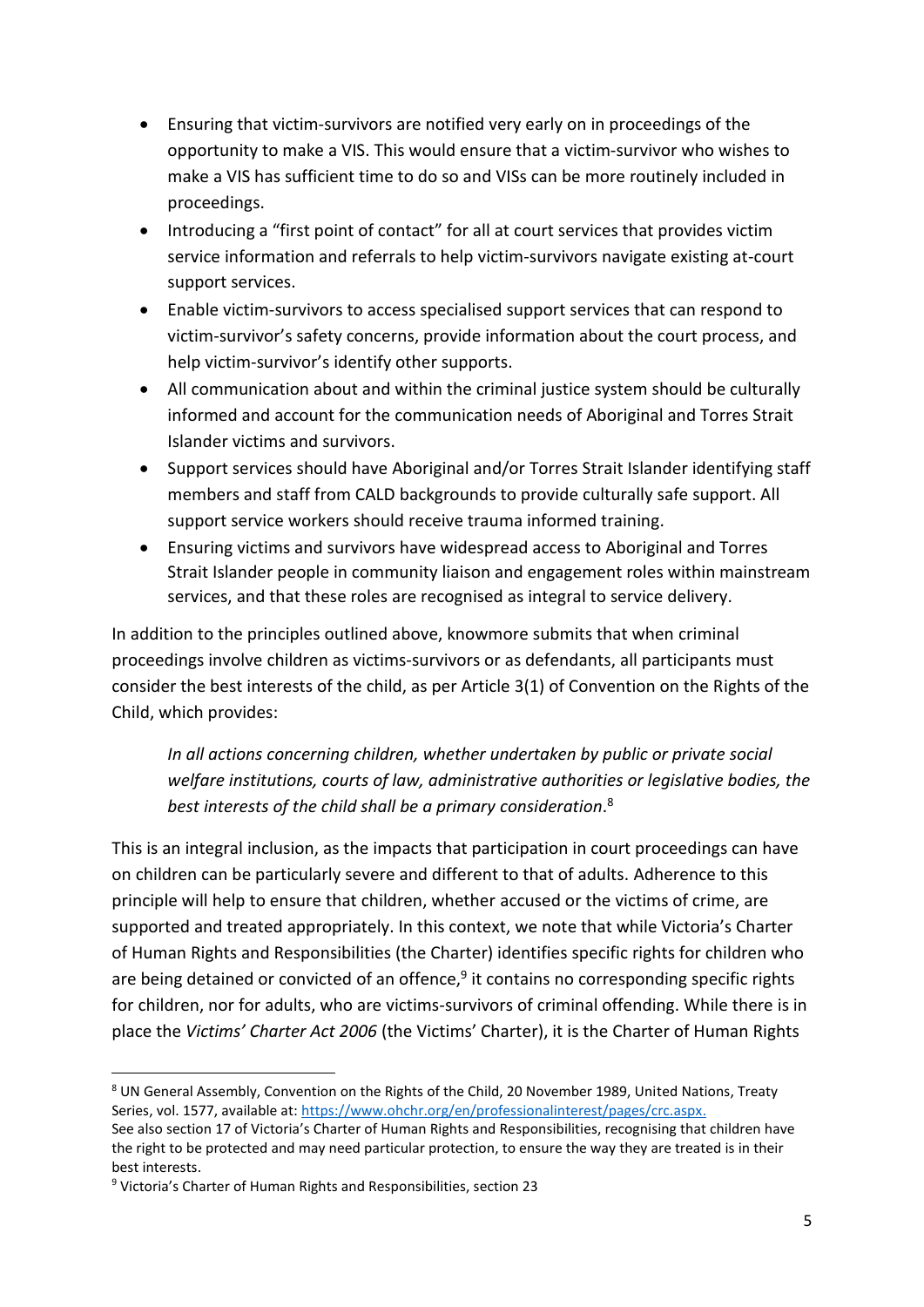and Responsibilities that sets out the basic rights, freedoms and responsibilities of Victorians. In knowmore's submission, this omission should be addressed through amendment of that Charter to reflect the commitment that government and our society has to recognising the rights of, and properly supporting, all victims of criminal offences.

Furthermore, there needs to be ongoing work to ensure that all participants in the criminal justice system have a sound understanding of child sexual abuse consistent with contemporary research evidence. In our view, this is fundamental to embedding a traumainformed approach throughout the criminal justice system and encouraging victims and survivors to come forward and pursue a criminal justice response. To this end, knowmore particularly supports the Royal Commission's recommendations that:

- All police who provide an investigative response to child sexual offences receive at least basic training in understanding sexual offending, including the nature of child sexual abuse (Criminal Justice Recommendation 9, part a).
- Police who interview children and other vulnerable witnesses have a specialist understanding of child sexual abuse that is kept up to date and consistent with current research through regular refresher training (Criminal Justice Recommendation 9, parts d and e).
- All prosecution staff who liaise with victims of child sexual abuse be trained to have a basic understanding of the nature and impact of child sexual abuse (Criminal Justice Recommendation 37, part a).
- Members of the judiciary and broader legal profession receive regular training and education to ensure they have an up to date understanding of current research on child sexual abuse (Criminal Justice Recommendations 67 and 68).

We note that all of these recommendations were accepted or accepted in principle by the Victorian Government (see Table A.1 in the Appendix), and that further improvements are being made to better align current practices with the Royal Commission's recommendations.<sup>10</sup> We nevertheless consider it important for the implementation of these recommendations to be seen as ongoing actions, with the ultimate aim of ensuring that there is continual improvement in attitudes towards victims and survivors that reflects future developments in research and understanding of child sexual abuse and its impacts.

## **Victim-survivor involvement in decisions**

What could help victims be better informed and included in decisions made by prosecutors in summary criminal proceedings?

We note and support initiatives in Victoria to improve communication between prosecutors and victim-survivors to allow for greater victim participation in key prosecution decisions,

<sup>10</sup> Victorian Government, *Victorian Government Annual Report 2019*.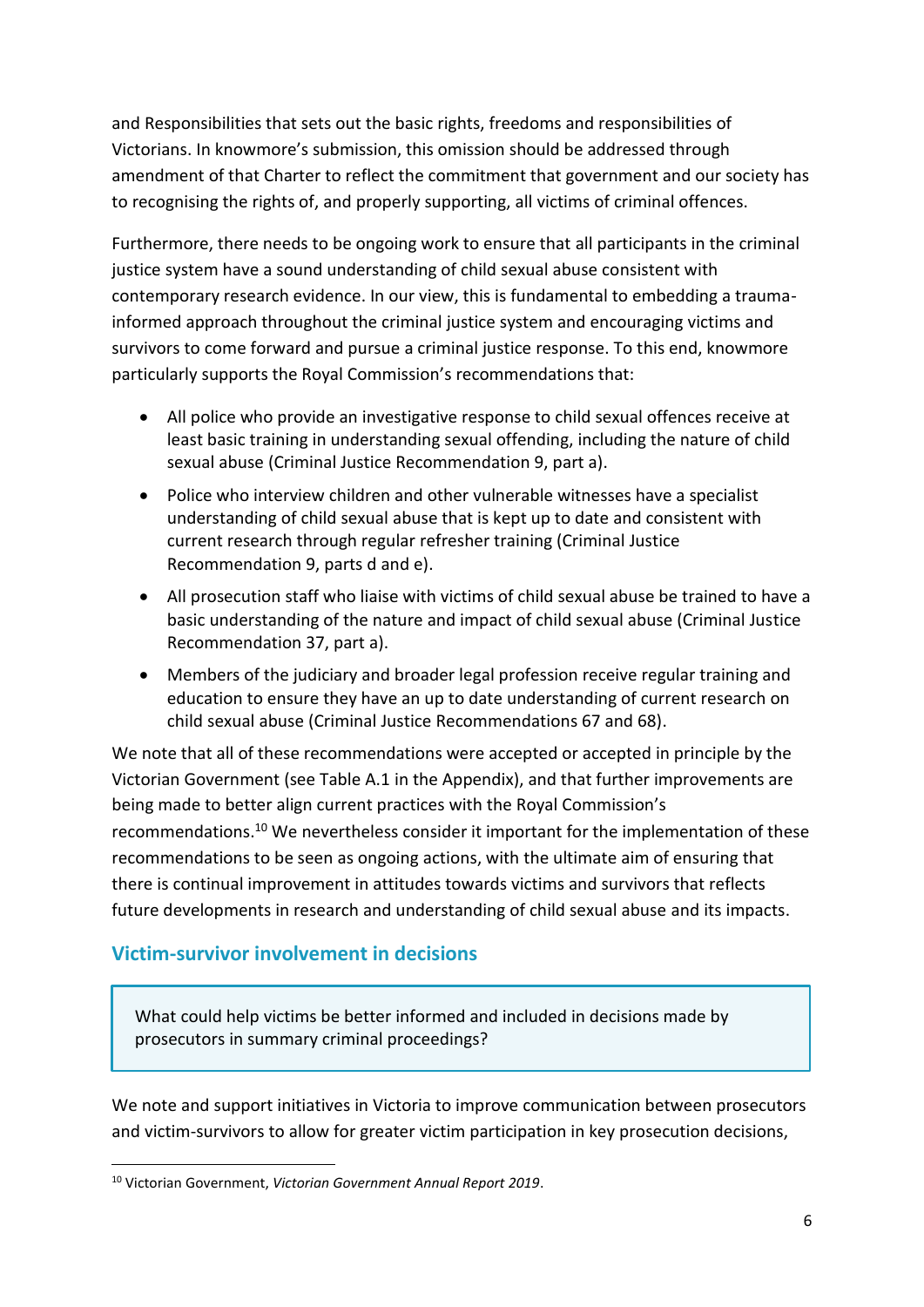including the Intermediaries Program.<sup>11</sup> This aligns with the Royal Commission's recommendations (Criminal Justice Recommendations 59 and 60; see Table A.1 in the Appendix), and helps to ensure that all victims and survivors of child sexual abuse are assisted where necessary to give their best evidence.

knowmore supports the Intermediaries Program being available to all victim-survivors of sexual offences, regardless of whether the offence is an indictable or summary sexual offence. knowmore also supports Victoria's intermediary program including specialist Aboriginal and Torres Strait Islander intermediaries to assist Aboriginal and Torres Strait Islander witnesses.

Another measure that may improve victim-survivor involvement in decisions includes amending the Victim's Charter. The Victim's Charter provides that the DPP must seek the views of the victim-survivor before making a decision to substantially modify the charges, discontinue the prosecution of the charges, or to accept a plea of guilty to a lesser charge, unless it is not practical to contact the victim-survivor given the speed or nature of the proceeding.<sup>12</sup> The DPP is to also give a victim, as soon as reasonably practicable, the reasons for any of these decisions.<sup>13</sup> These provisions of the Victim's Charter do not apply to police prosecutors, meaning that a victim-survivor of a sexual offence may not be consulted and may not be fully informed about the reasons for particular decisions.

We note that summary criminal proceedings are often dealt with in fast paced environments. However, given the nature and impact of sexual abuse, knowmore recommends that the Victim's Charter be amended.

knowmore recommends the following changes for any proceedings involving a sexual offence:

- Section 9B(3)(b) of the Victim's Charter be repealed. The DPP must fulfil their obligations under sections 9B and 9C; and
- Sections 9B and 9C of the Victim's Charter must also apply to a police prosecutor.

#### **Conclusion**

We encourage the Victorian Government to continue to take all necessary steps to ensure that the Royal Commission's recommendations are embedded in Victoria's criminal justice system. We also encourage the Victorian Government to introduce the additional measures recommended above, with a particular focus on victim-survivors of child sexual abuse.

Together, these recommendations will contribute to improving the experience of summary criminal proceedings for victim-survivors of child sexual abuse, and sexual abuse survivors

<sup>&</sup>lt;sup>11</sup> Daniel Andrews, '[Supporting Victims Of Crime In The Justice System](https://www.premier.vic.gov.au/supporting-victims-crime-justice-system)', (Media Release, 7 May 2017).

<sup>12</sup> *Victims' Charter Act 2006* (VIC) s 9B.

 $13$  Ibid s 9C.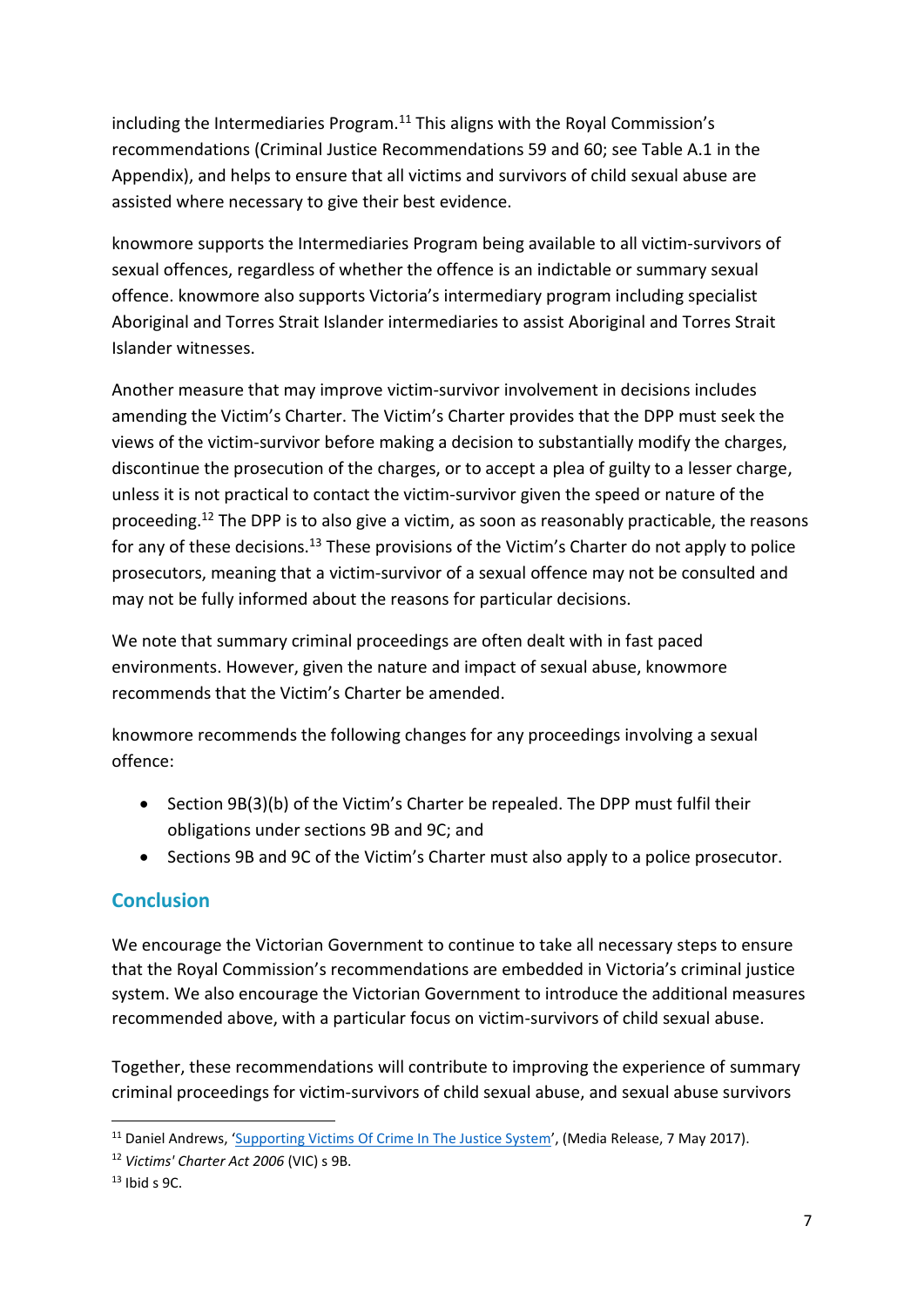generally. These changes will increase victim-survivor participation, enhance decision making and ultimately ensure that appropriate justice is achieved for victim-survivors.

Thank you again for the opportunity to provide this submission and your consideration of these important issues.

Yours faithfully,

 $\sqrt{1-x^2}$ 

**WARREN STRANGE** Chief Executive Officer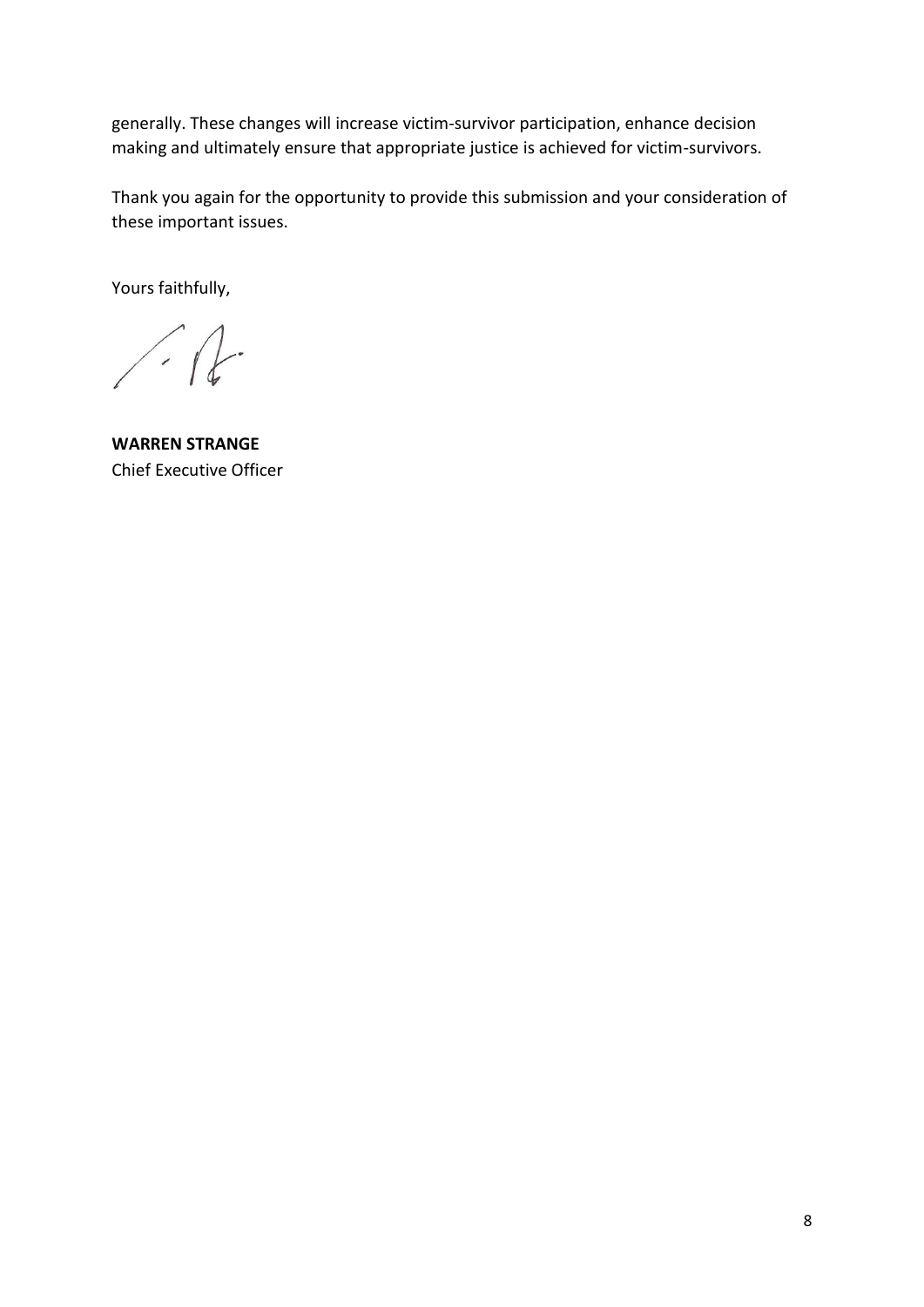# **Appendix: Key recommendations from the Royal Commission into Institutional Responses to Child Sexual Abuse**

| Table A.1: Key recommendations from the Royal Commission's Criminal Justice Report and the Victorian Government's response |  |  |  |
|----------------------------------------------------------------------------------------------------------------------------|--|--|--|
|----------------------------------------------------------------------------------------------------------------------------|--|--|--|

|                                               | Recommendation                                                                                                                                                                                                                                                                                                                                                                                                                                                                                                                                                                                                                                                                                                                                                                                                                                                                                                                                                                                                                                                                                          | <b>Victorian Government</b><br>response |
|-----------------------------------------------|---------------------------------------------------------------------------------------------------------------------------------------------------------------------------------------------------------------------------------------------------------------------------------------------------------------------------------------------------------------------------------------------------------------------------------------------------------------------------------------------------------------------------------------------------------------------------------------------------------------------------------------------------------------------------------------------------------------------------------------------------------------------------------------------------------------------------------------------------------------------------------------------------------------------------------------------------------------------------------------------------------------------------------------------------------------------------------------------------------|-----------------------------------------|
| Principles for<br>initial police<br>responses | <b>Recommendation 3</b><br>Each Australian government should ensure that its policing agency:<br>recognises that a victim or survivor's initial contact with police will be important in<br>a.<br>determining their satisfaction with the entire criminal justice response and in influencing<br>their willingness to proceed with a report and to participate in a prosecution<br>ensures that all police who may come into contact with victims or survivors of<br>b.<br>institutional child sexual abuse are trained to:<br>have a basic understanding of complex trauma and how it can affect people who<br>report to police, including those who may have difficulties dealing with institutions or<br>persons in positions of authority (such as the police)<br>ii. treat anyone who approaches the police to report child sexual abuse with<br>consideration and respect, taking account of any relevant cultural safety issues<br>establishes arrangements to ensure that, on initial contact from a victim or survivor,<br>police refer victims and survivors to appropriate support services. | Accepted in principle                   |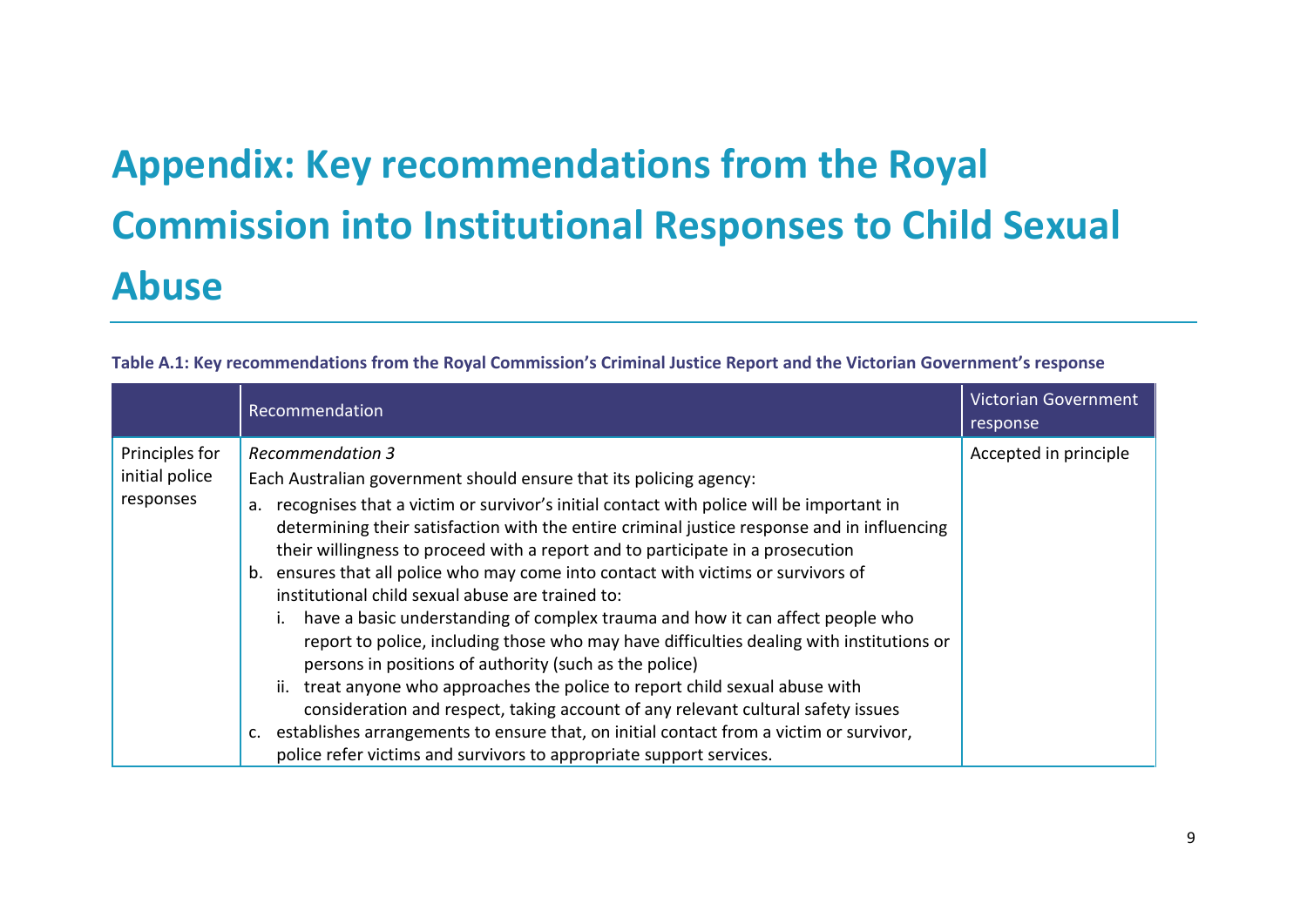|                                            | Recommendation                                                                                                                                                                                                                                                                                                                                                                                                                                                                                                                                                                                                                                                                                                                                                                                                                                                                                                                                                                                                                                             | <b>Victorian Government</b><br>response |
|--------------------------------------------|------------------------------------------------------------------------------------------------------------------------------------------------------------------------------------------------------------------------------------------------------------------------------------------------------------------------------------------------------------------------------------------------------------------------------------------------------------------------------------------------------------------------------------------------------------------------------------------------------------------------------------------------------------------------------------------------------------------------------------------------------------------------------------------------------------------------------------------------------------------------------------------------------------------------------------------------------------------------------------------------------------------------------------------------------------|-----------------------------------------|
| Police<br>charging<br>decisions            | <b>Recommendation 10</b><br>Each Australian government should ensure that its policing agency makes decisions in<br>relation to whether to lay charges for child sexual abuse offences in accordance with the<br>following principles:<br>Recognising that it is important to complainants that the correct charges be laid as early<br>a.<br>as possible so that charges are not significantly downgraded at or close to trial, police<br>should ensure that care is taken, and that early prosecution advice is sought, where<br>appropriate, in laying charges.<br>b. In making decisions about whether to charge, police should not:<br>expect or require corroboration where the victim or survivor's account does not<br>suggest that there should be any corroboration available<br>ii. rely on the absence of corroboration as a determinative factor in deciding not to<br>charge, where the victim or survivor's account does not suggest that there should be<br>any corroboration available, unless the prosecution service advises otherwise. | Accepted                                |
|                                            | <b>Recommendation 11</b><br>The Victorian Government should review the operation of section 401 of the Criminal<br>Procedure Act 2009 (Vic) and consider amending the provision to restrict the awarding of<br>costs against police if it appears that the risk of costs awards might be affecting police<br>decisions to prosecute. The government of any other state or territory that has similar<br>provisions should conduct a similar review and should consider similar amendments.                                                                                                                                                                                                                                                                                                                                                                                                                                                                                                                                                                 | Accepted in principle                   |
| Principles for<br>prosecution<br>responses | <b>Recommendation 37</b><br>All Australian Directors of Public Prosecutions, with assistance from the relevant government<br>in relation to funding, should ensure that prosecution responses to child sexual abuse are<br>guided by the following principles:<br>a. All prosecution staff who may have professional contact with victims of institutional child<br>sexual abuse should be trained to have a basic understanding of the nature and impact                                                                                                                                                                                                                                                                                                                                                                                                                                                                                                                                                                                                  | Accepted                                |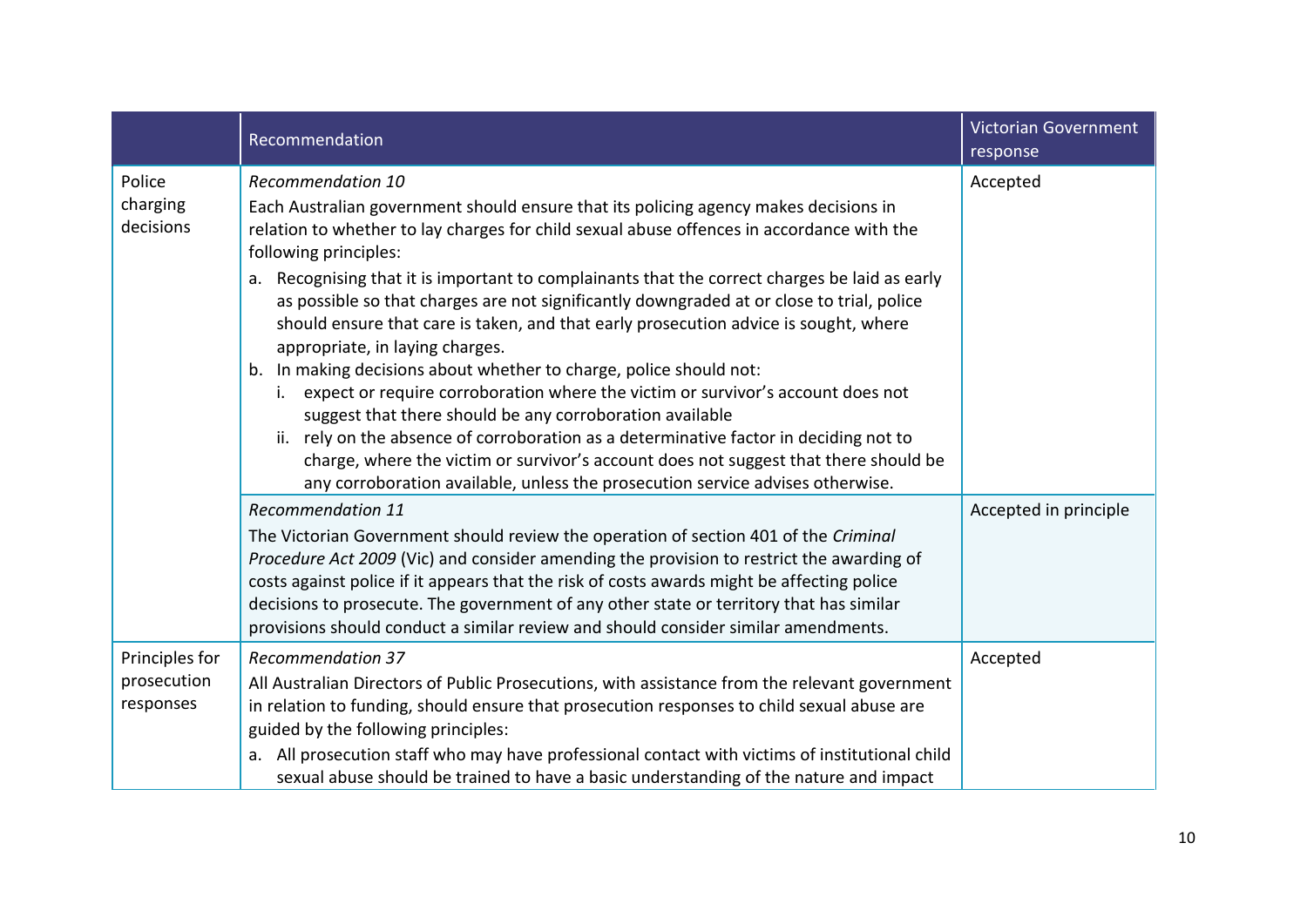| Recommendation                                                                                                                                                                                                                                                                                                                                                                                                                                                                                                                                                                                                                                       | <b>Victorian Government</b><br>response |
|------------------------------------------------------------------------------------------------------------------------------------------------------------------------------------------------------------------------------------------------------------------------------------------------------------------------------------------------------------------------------------------------------------------------------------------------------------------------------------------------------------------------------------------------------------------------------------------------------------------------------------------------------|-----------------------------------------|
| of child sexual abuse – and institutional child sexual abuse in particular – and how it can<br>affect people who are involved in a prosecution process, including those who may have<br>difficulties dealing with institutions or person in positions of authority.<br>b. While recognising the complexity of prosecution staffing and court timetables,<br>prosecution agencies should recognise the benefit to victims and their families and<br>survivors of continuity in prosecution team staffing and should take steps to facilitate, to<br>the extent possible, continuity in staffing of the prosecution team involved in a<br>prosecution. |                                         |
| c. Prosecution agencies should continue to recognise the importance to victims and their<br>families and survivors of the prosecution agency maintaining regular communication<br>with them to keep them informed of the status of the prosecution unless they have<br>asked not to be kept informed.                                                                                                                                                                                                                                                                                                                                                |                                         |
| d. Witness Assistance Services should be funded and staffed to ensure that they can<br>perform their task of keeping victims and their families and survivors informed and<br>ensuring that they are put in contact with relevant support services, including staff<br>trained to provide a culturally appropriate service for Aboriginal and Torres Strait<br>Islander victims and survivors. Specialist services for children should also be considered.                                                                                                                                                                                           |                                         |
| Particularly in relation to historical allegations of institutional child sexual abuse,<br>e.<br>prosecution staff who are involved in giving early charge advice or in prosecuting child<br>sexual abuse matters should be trained to:<br>be non-judgmental and recognise that many victims of child sexual abuse will go on<br>i.<br>to develop substance abuse and mental health problems, and some may have a<br>criminal record                                                                                                                                                                                                                 |                                         |
| ii. focus on the credibility of the complaint or allegation rather than focusing only on<br>the credibility of the complainant.                                                                                                                                                                                                                                                                                                                                                                                                                                                                                                                      |                                         |
| Prosecution agencies should recognise that children with disability are at a significantly<br>f.<br>increased risk of abuse, including child sexual abuse. Prosecutors should take this                                                                                                                                                                                                                                                                                                                                                                                                                                                              |                                         |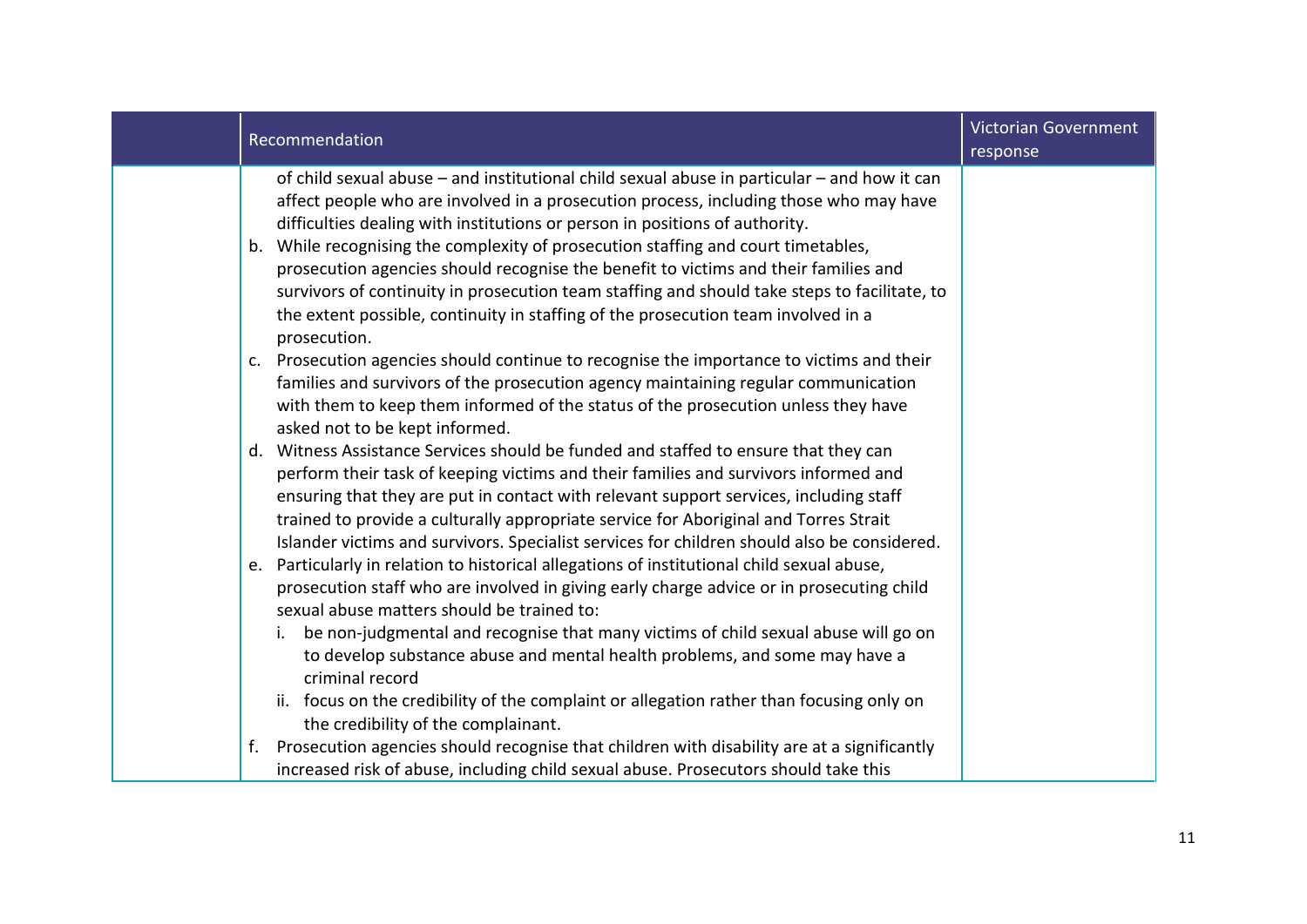|                | Recommendation                                                                                                                                                                                                                                                                                                                                                                                                                                                                                                                                                                                                                | <b>Victorian Government</b><br>response |
|----------------|-------------------------------------------------------------------------------------------------------------------------------------------------------------------------------------------------------------------------------------------------------------------------------------------------------------------------------------------------------------------------------------------------------------------------------------------------------------------------------------------------------------------------------------------------------------------------------------------------------------------------------|-----------------------------------------|
|                | increased risk into account in any decisions they make in relation to prosecuting child<br>sexual abuse offences.                                                                                                                                                                                                                                                                                                                                                                                                                                                                                                             |                                         |
| Charging and   | <b>Recommendation 39</b>                                                                                                                                                                                                                                                                                                                                                                                                                                                                                                                                                                                                      | Accepted                                |
| plea decisions | All Australian Directors of Public Prosecutions should ensure that prosecution charging and<br>plea decisions in prosecutions for child sexual abuse offences are guided by the following<br>principles:                                                                                                                                                                                                                                                                                                                                                                                                                      |                                         |
|                | Prosecutors should recognise the importance to complainants of the correct charges<br>а.<br>being laid as early as possible so that charges are not significantly downgraded or<br>withdrawn at or close to trial. Prosecutors should provide early advice to police on<br>appropriate charges to lay when such advice is sought.                                                                                                                                                                                                                                                                                             |                                         |
|                | b. Regardless of whether such advice has been sought, prosecutors should confirm the<br>appropriateness of the charges as early as possible once they are allocated the<br>prosecution to ensure that the correct charges have been laid and to minimise the risk<br>that charges will have to be downgraded or withdrawn closer to the trial date.                                                                                                                                                                                                                                                                           |                                         |
|                | c. While recognising the benefit of securing guilty pleas, prosecution agencies should also<br>recognise that it is important to complainants - and to the criminal justice system - that<br>the charges for which a guilty plea is accepted reasonably reflect the true criminality of<br>the abuse they suffered.                                                                                                                                                                                                                                                                                                           |                                         |
|                | d. Prosecutors must endeavour to ensure that they allow adequate time to consult the<br>complainant and the police in relation to any proposal to downgrade or withdraw<br>charges or to accept a negotiated plea and that the complainant is given the opportunity<br>to obtain assistance from relevant witness assistance officers or other advocacy and<br>support services before they give their opinion on the proposal. If the complainant is a<br>child, prosecutors must endeavour to ensure that they give the child the opportunity to<br>consult their carer or parents unless the child does not wish to do so. |                                         |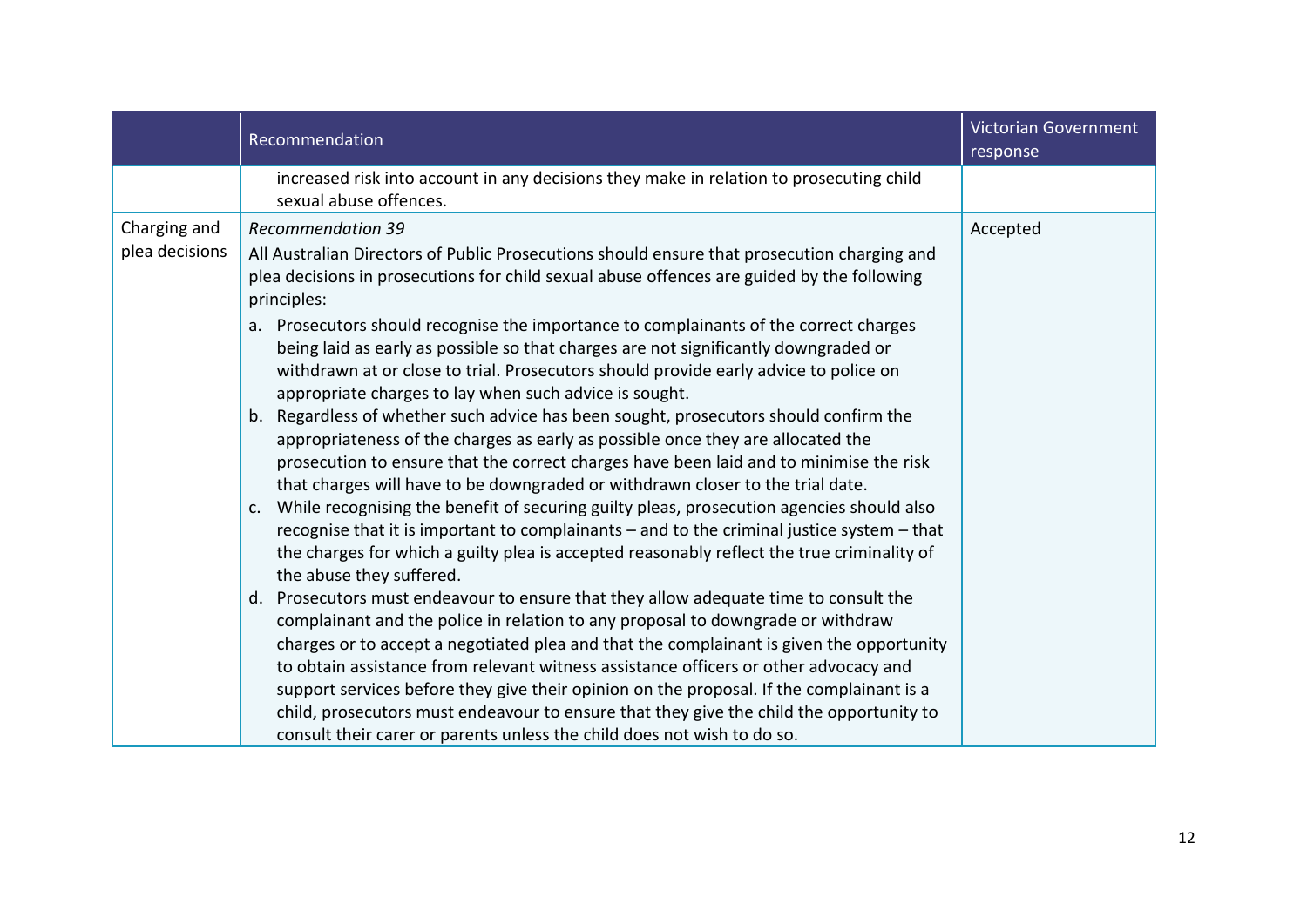|                          | Recommendation                                                                                                                                                                                                                                                                                                                                                                                                                                                                                                                                                                                                                                                                                                                                   | <b>Victorian Government</b><br>response |
|--------------------------|--------------------------------------------------------------------------------------------------------------------------------------------------------------------------------------------------------------------------------------------------------------------------------------------------------------------------------------------------------------------------------------------------------------------------------------------------------------------------------------------------------------------------------------------------------------------------------------------------------------------------------------------------------------------------------------------------------------------------------------------------|-----------------------------------------|
| Pre-recorded<br>evidence | <b>Recommendation 52</b><br>State and territory governments should ensure that the necessary legislative provisions and<br>physical resources are in place to allow for the prerecording of the entirety of a witness's<br>evidence in child sexual abuse prosecutions. This should include both:<br>a. in summary and indictable matters, the use of a prerecorded investigative interview as<br>some or all of the witness's evidence in chief<br>b. in matters tried on indictment, the availability of pre-trial hearings to record all of a<br>witness's evidence, including cross-examination and re-examination, so that the<br>evidence is taken in the absence of the jury and the witness need not participate in the<br>trial itself. | Accepted in principle                   |
|                          | <b>Recommendation 53</b><br>Full prerecording should be made available for:<br>all complainants in child sexual abuse prosecutions<br>а.<br>any other witnesses who are children or vulnerable adults<br>b.<br>any other prosecution witness that the prosecution considers necessary.<br>c.                                                                                                                                                                                                                                                                                                                                                                                                                                                     | Accepted in principle                   |
|                          | <b>Recommendation 54</b><br>Where the prerecording of cross-examination is used, it should be accompanied by ground<br>rules hearings to maximise the benefits of such a procedure.                                                                                                                                                                                                                                                                                                                                                                                                                                                                                                                                                              | Accepted in principle                   |
| Recorded<br>evidence     | <b>Recommendation 56</b><br>State and territory governments should introduce legislation to require the audiovisual<br>recording of evidence given by complainants and other witnesses that the prosecution<br>considers necessary in child sexual abuse prosecutions, whether tried on indictment or<br>summarily, and to allow these recordings to be tendered and relied on as the relevant<br>witness's evidence in any subsequent trial or retrial. The legislation should apply regardless<br>of whether the relevant witness gives evidence live in court, via closed circuit television or in<br>a prerecorded hearing.                                                                                                                  | Accepted in principle                   |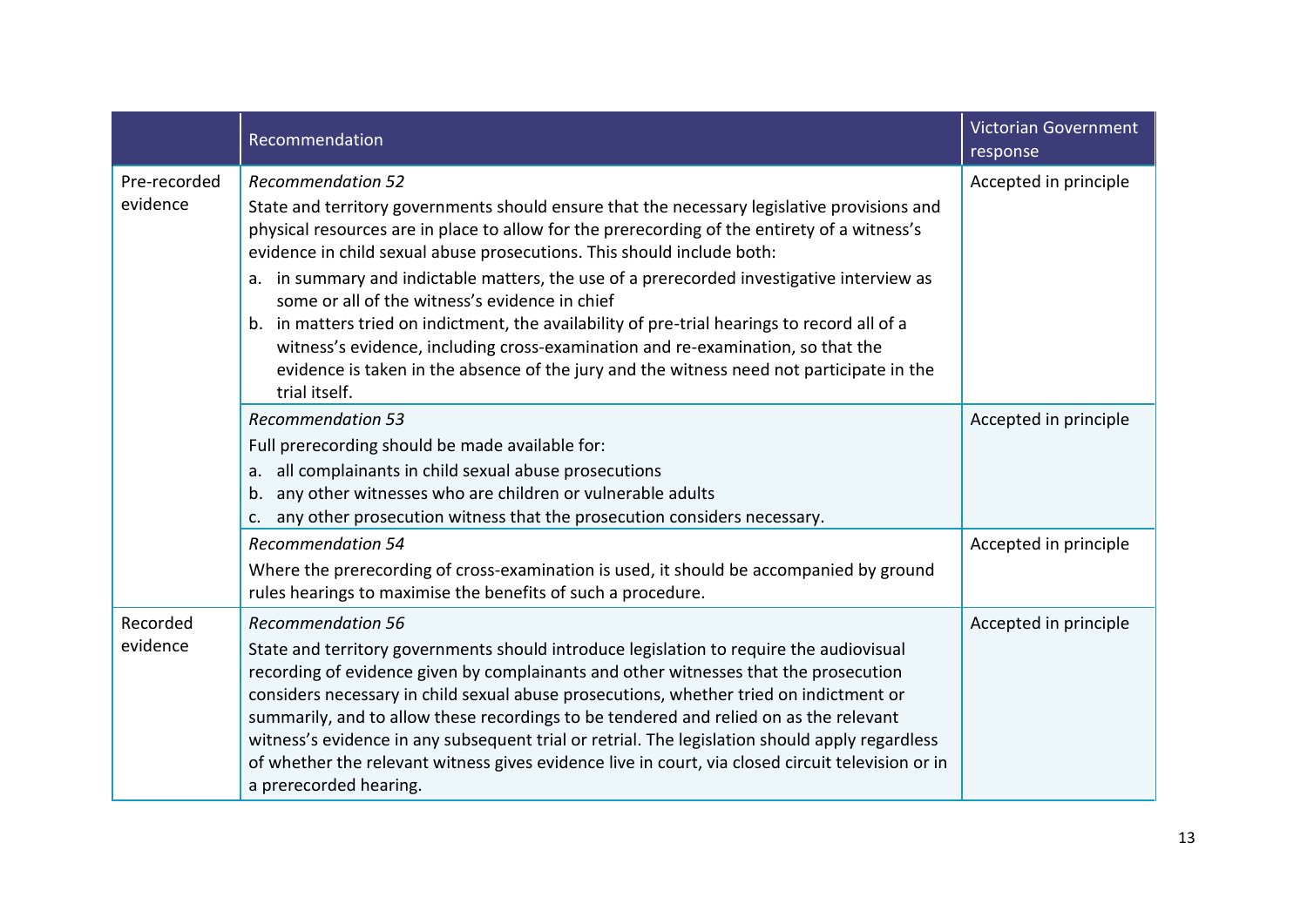|                       | Recommendation                                                                                                                                                                                                                                                                                                                                                                                                                                                                | Victorian Government<br>response |
|-----------------------|-------------------------------------------------------------------------------------------------------------------------------------------------------------------------------------------------------------------------------------------------------------------------------------------------------------------------------------------------------------------------------------------------------------------------------------------------------------------------------|----------------------------------|
| <b>Intermediaries</b> | <b>Recommendation 59</b><br>State and territory governments should establish intermediary schemes similar to the<br>Registered Intermediary Scheme in England and Wales which are available to any                                                                                                                                                                                                                                                                            | Accepted in principle            |
|                       | prosecution witness with a communication difficulty in a child sexual abuse prosecution.<br>Governments should ensure that the scheme:<br>a. requires intermediaries to have relevant professional qualifications to assist in                                                                                                                                                                                                                                                |                                  |
|                       | communicating with vulnerable witnesses<br>provides intermediaries with training on their role and in understanding that their duty is<br>b.                                                                                                                                                                                                                                                                                                                                  |                                  |
|                       | to assist the court to communicate with the witness and to be impartial<br>makes intermediaries available at both the police interview stage and trial stage<br>$\mathsf{C}$ .                                                                                                                                                                                                                                                                                                |                                  |
|                       | enables intermediaries to provide recommendations to police and the court on how best<br>d.<br>to communicate with the witness and to intervene in an interview or examination where<br>they observe a communication breakdown.                                                                                                                                                                                                                                               |                                  |
| Ground rules          | <b>Recommendation 60</b>                                                                                                                                                                                                                                                                                                                                                                                                                                                      | Accepted                         |
| hearings              | State and territory governments should work with their courts administration to ensure that<br>ground rules hearings are able to be held $-$ and are in fact held $-$ in child sexual abuse<br>prosecutions to discuss the questioning of prosecution witnesses with specific<br>communication needs, whether the questioning is to take place via a prerecorded hearing or<br>during the trial. This should be essential where a witness intermediary scheme is in place and |                                  |
|                       | should allow, at a minimum, a report from an intermediary to be considered.                                                                                                                                                                                                                                                                                                                                                                                                   |                                  |